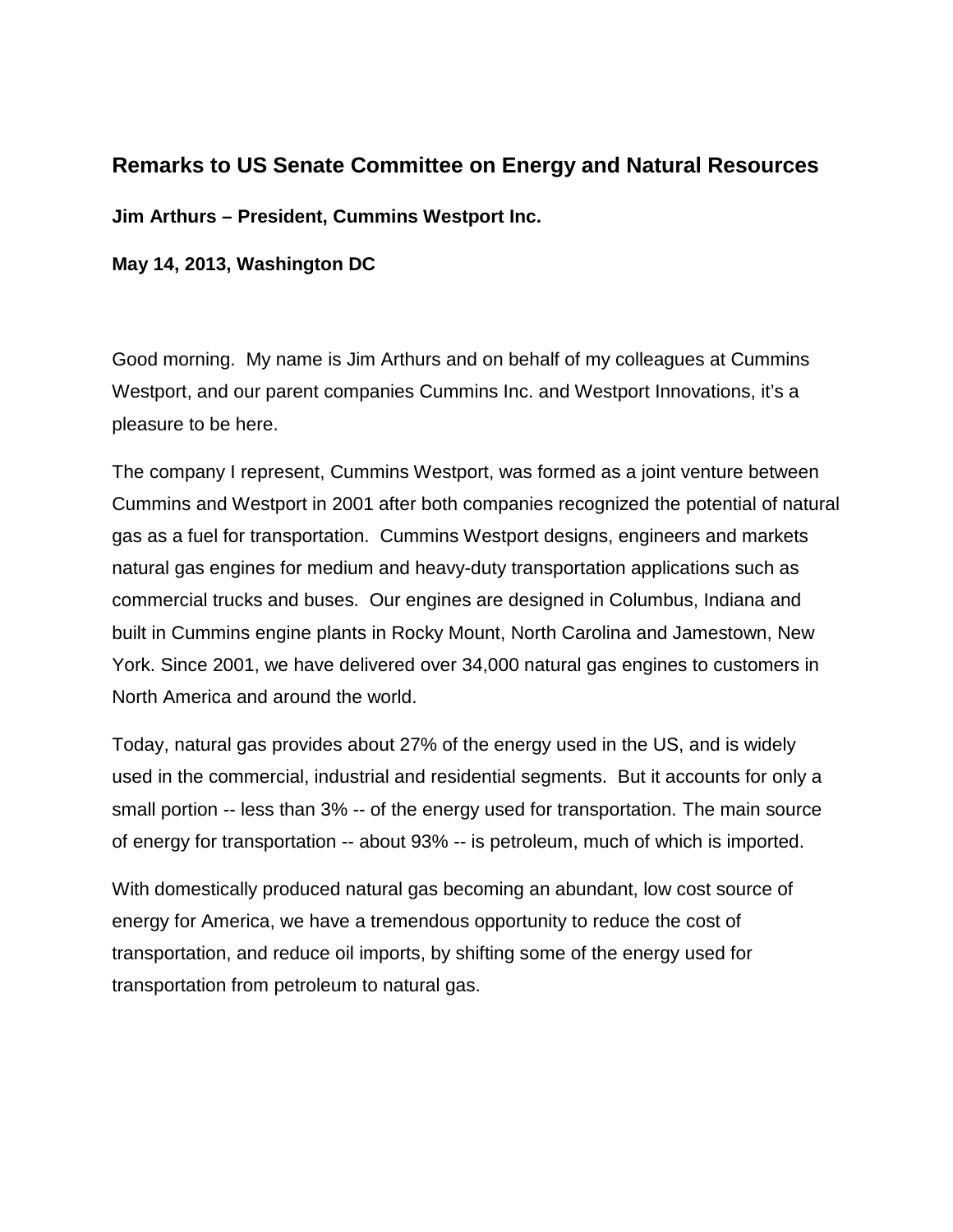Twenty years ago, Cummins began offering natural gas engines to America's transit bus market. Early demand for these engines was driven by the desire to reduce emissions, but in recent years we have seen more transit systems switch to natural gas because of the low cost of fuel. Today, over 20 percent of new transit buses sold in America are powered by natural gas. And that number is growing.

A similar success story happened with garbage collection trucks. Our 9 liter engine was introduced into this segment in 2007. After just six years, about half of new garbage trucks sold in the US run on natural gas and, increasingly, on renewable natural gas captured from landfills and other sources.

Unlike the transit bus and garbage truck markets that together account for about 10,000 new vehicles per year, annual sales of heavy duty trucks are about a quarter of a million units – and they each use 15 to 20,000 gallons of fuel per year. So, new trucks sold each year use about 4.5 billion gallons of fuel annually and perhaps 30 to 40 billion gallons over their lifetime. Moving some of this fleet to natural gas would have a material impact on America's oil consumption and imports.

And the change is happening. Fuel providers like Clean Energy and Shell are making significant investments in fueling stations on the major interstate truck routes. In April, we at Cummins Westport started production of a new 12 liter natural gas engine for heavy duty trucks and most of America's heavy duty truck manufacturers are offering it in their trucks this year. And many of America's trucking fleets have been exploring the benefits and practicality of using natural gas trucks. The adoption of natural gas as a fuel for truck transportation is now underway.

So what are the impediments, and how can the US government help this transition? The biggest impediment is that the initial cost of natural gas trucks is higher than diesel trucks, primarily because production volumes are still low and natural gas fuel tank systems are more expensive than the simple fuel tanks used on a conventional diesel truck. The cost of natural gas trucks will come down in the future as production volumes rise and economies of scale take hold. There has been much discussion about providing incentives to offset higher costs for early adopters of natural gas trucks.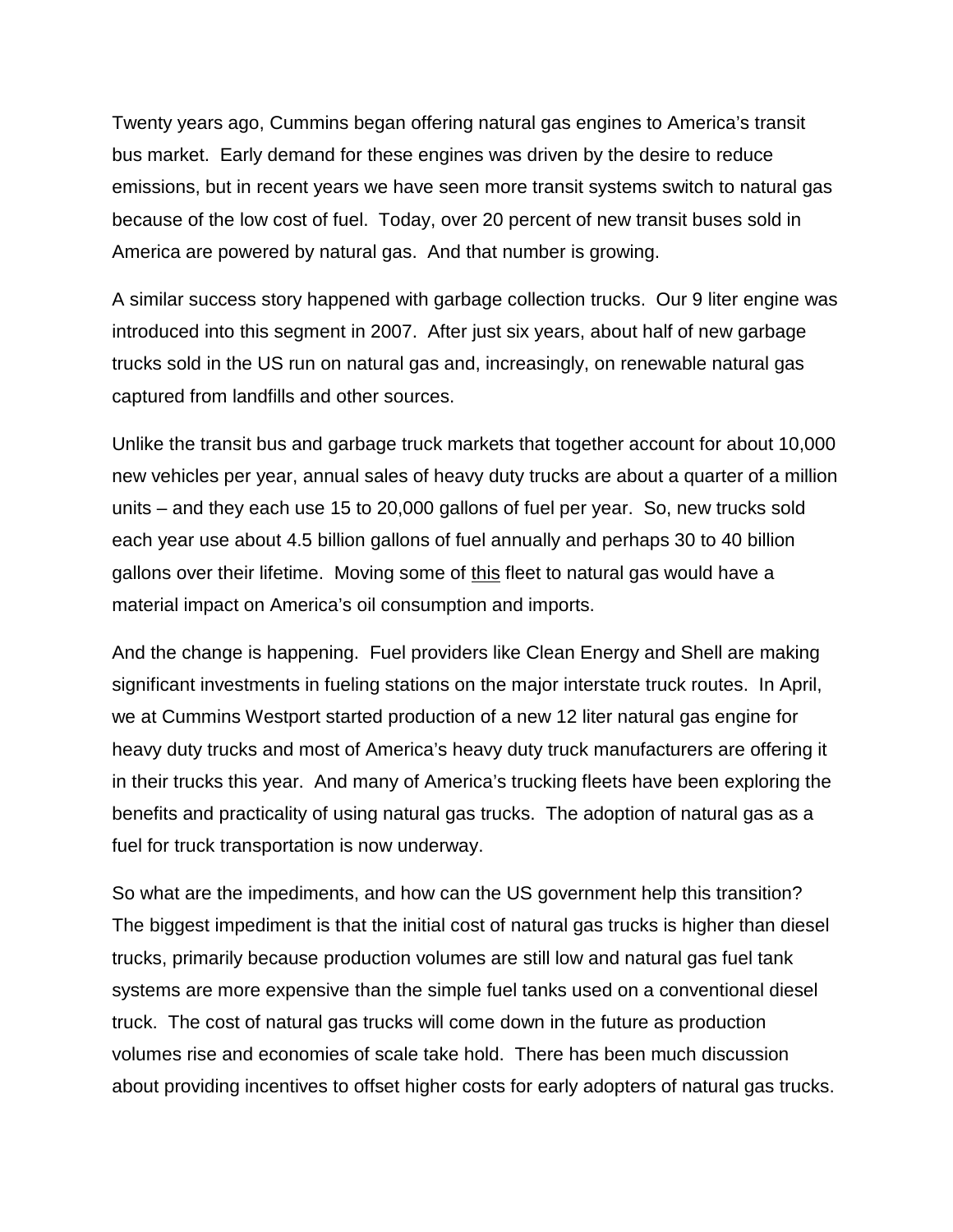However, most of us in the industry understand that significant incentives for new natural gas trucks would be difficult in the current fiscal climate. But we do believe it is possible for the US government to remove some current *disincentives* for natural gas trucks.

The first disincentive relates to how liquefied natural gas is taxed. Specifically, LNG is taxed under the federal excise tax system at a rate that is 70% higher than diesel fuel on an energy equivalent basis. This means a trucker using LNG pays several thousand dollars more, every year, in fuel tax. This should be corrected.

Second, heavy duty trucks are subject to 12% federal excise tax and the additional cost of a natural gas truck is subject to this tax. Truckers that buy a natural gas truck pay anywhere from \$4,000 to over \$10,000 more excise tax than they would if they bought a diesel truck. We believe waiving or offsetting this additional tax would remove a significant disincentive to buying a natural gas fueled vehicle.

Third, natural gas fuel tanks weigh more than diesel tanks. This weight reduces the amount of paying cargo that a trucker can carry under their weight limits, meaning they get less revenue per trip than a diesel truck. Providing a modest allowance for the additional weight of natural gas fuel tanks would eliminate this disincentive. In fact, the State of Ohio recently passed just such a measure.

I believe these three actions are modest. They require no outlay of federal funds, but together they would help level the playing field, in terms of excise tax and payload, between natural gas and diesel trucks. They will also give our customers more flexibility when it comes to choosing the best fuel option for their business.

Finally, I do think it is important for Congress and the Administration to continue to fund programs like Clean Cities and increase R&D spending focused on the use of natural gas in the transportation sector. A great example is the ARPA-E MOVE program that is trying to find improved technologies for storage of natural gas on vehicles. Improving natural gas vehicle technology will benefit US consumers with better and less expensive products, and it will benefit US manufacturers as they are able to export these products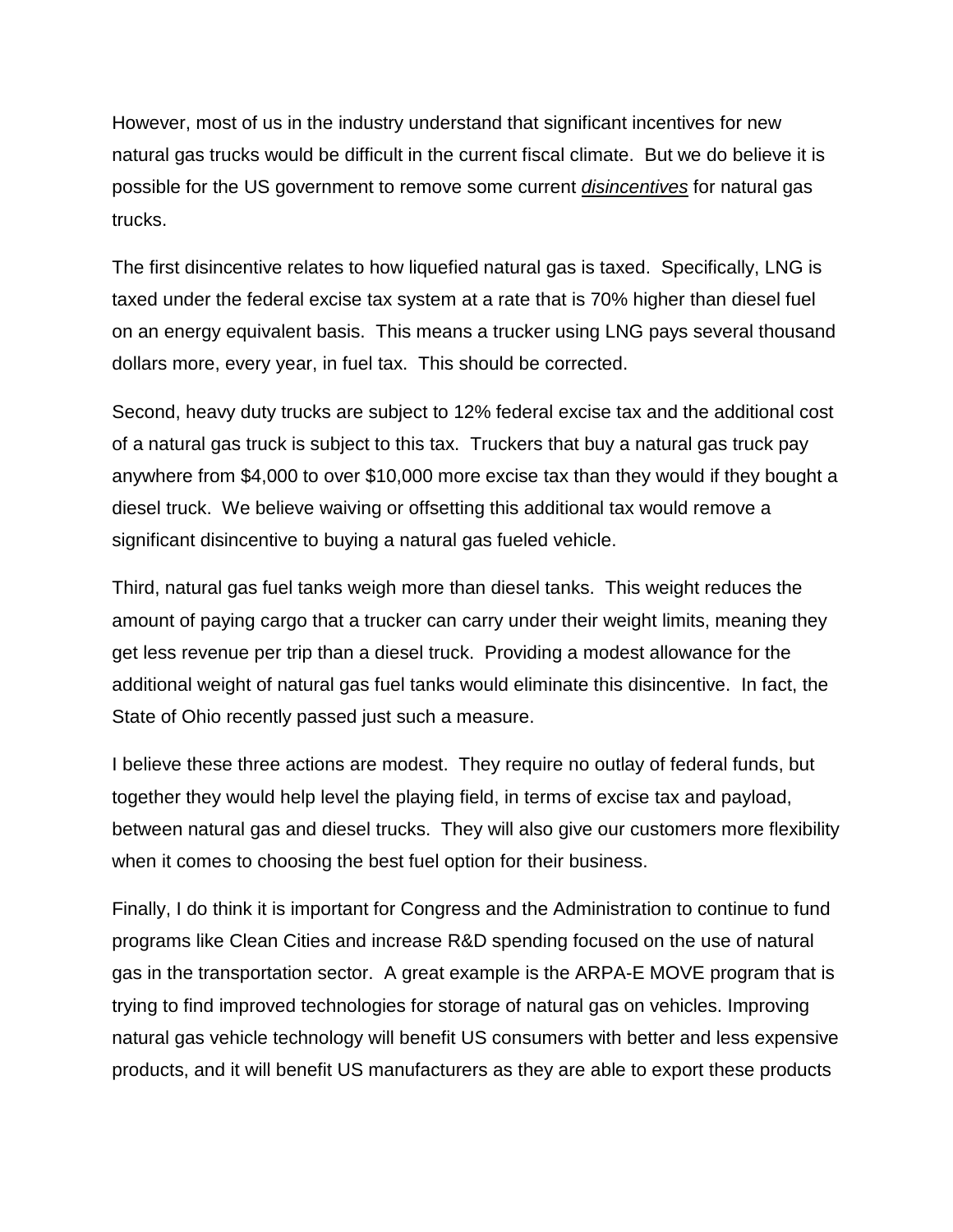to global markets. Natural gas use in the transportation sector has come a long way but we still have a long way to go.

The US has an opportunity to reduce the cost of transportation of goods, reduce oil imports and establish global manufacturing leadership by offering modest policy support for the use of natural gas in heavy duty trucking. I urge you to consider these policy recommendations.

I look forward to our discussion. Thank you.